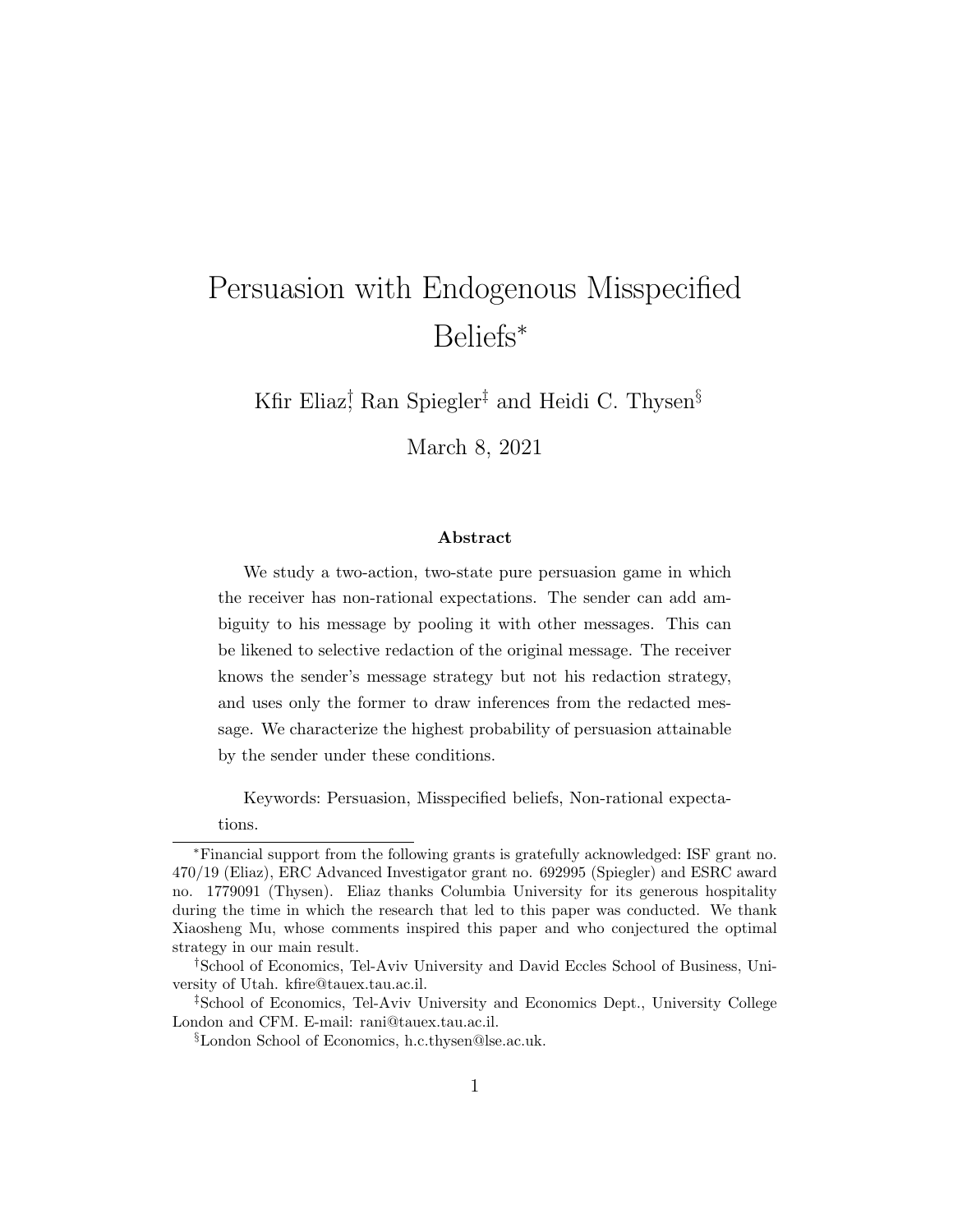### 1 Introduction

The standard assumption in models of strategic information transmission is that the uninformed party (the receiver) perfectly observes the informed party's (the sender's) message, and has perfect knowledge of the distribution of messages conditional on the state. In other words, the receiver has perfect knowledge of both the equilibrium strategy of the sender and the realized message. This short paper examines the implications of relaxing these assumptions.

Our objective is motivated by the observation that in many real-life circumstances, the sender's message is not directly transmitted to the receiver. Rather, the receiver obtains the message through an intermediary. For example, oftentimes politicians' statements in closed doors are leaked to the media, where the source of the leak has discretion over the precision level of his information (e.g., a precise statement about imposing tariffs on another country may be leaked as a vague statement about taking economic measures against it). Similarly, information on statements made by an executive in top management meetings tend to reach workers via other members in the firm, who may add noise to the original message (e.g., a statement about laying off workers may be transmitted as a general message about taking measures to increase efficiency). Finally, the sender himself may decide to conceal parts of his statements (e.g., by redacting selected passages in a written document).

These situations appear inherently different than those in which the receiver directly observes the sender's message. This is particularly true when the intermediary who redacts or adds noise to the original message has a conflict of interests with the receiver. In that case, the intermediary may decide strategically how coarsely he will describe the messages. However, this can only have an effect on the receiver's beliefs and behavior if he has non-rational expectations. Under rational expectations, the receiver knows exactly the joint distribution over states, messages and degrees of coarseness; therefore, he would be able to make correct inferences from the description of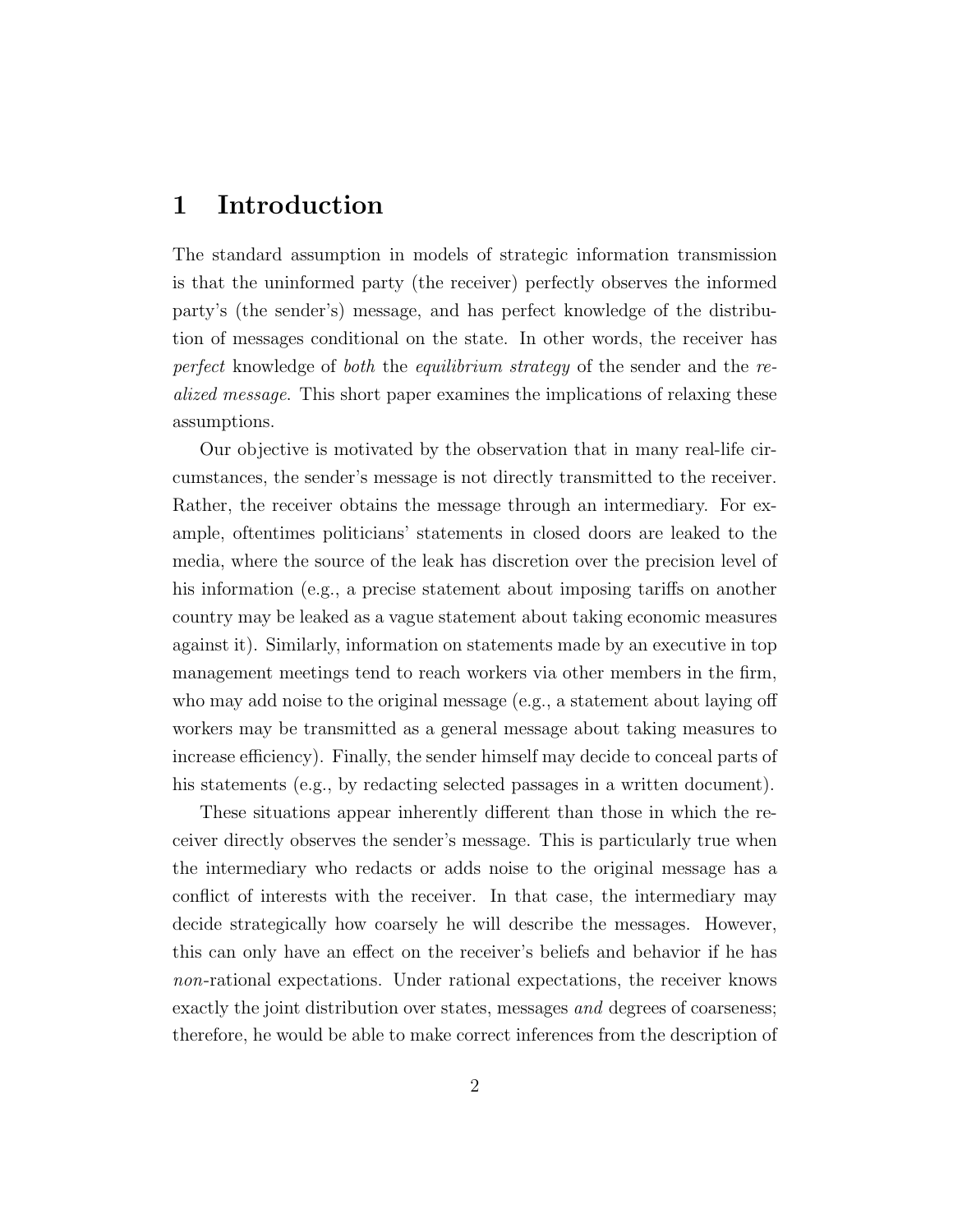the message that he receives (thereby "undoing" their coarseness), as long as the set of possible noisy/redacted messages is at least as rich as the original message space.

It follows that in order to investigate the implications of incomplete receiver knowledge of the sender's message, we must also relax the rationalexpectations assumption. We explore this direction in the context of a pure persuasion game. An informed sender sends a message in order to persuade an uninformed receiver to choose a particular action. The receiver wants to choose that action only in one of the states, while the sender wants him to choose that action in all states. In contrast to the standard persuasion framework, in our model the receiver does not directly observe the message sent by the sender. Whenever the sender sends a message, he (or an intermediary who acts as his proxy) discloses to the receiver a set of messages that contains the realized message. In other words, the receiver obtains an information set that includes the actual message, but possibly additional ones. It is as if the sender tells the receiver: "One of the following messages was sent". A more realistic image is selective redaction of the message's content. Thus, the sender cannot lie, but he can strategically add ambiguity to his message.

We assume that the receiver has correct expectations about the distribution of messages in each state. Given the set of messages reported by the sender, the receiver updates his beliefs about the state according to this distribution. This aspect of his beliefs is consistent with rational expectations. Where we depart from rational expectations is by assuming that the receiver does not know how the sender conditions the reported set of messages on the state. In other words, he does not know the sender's redaction strategy. Therefore, the receiver does not draw any inference from the fact that the sender chose to report one set of messages and not another. Thus, while the standard approach of rational expectations may be viewed as one extreme, where each player has perfect knowledge and understanding of the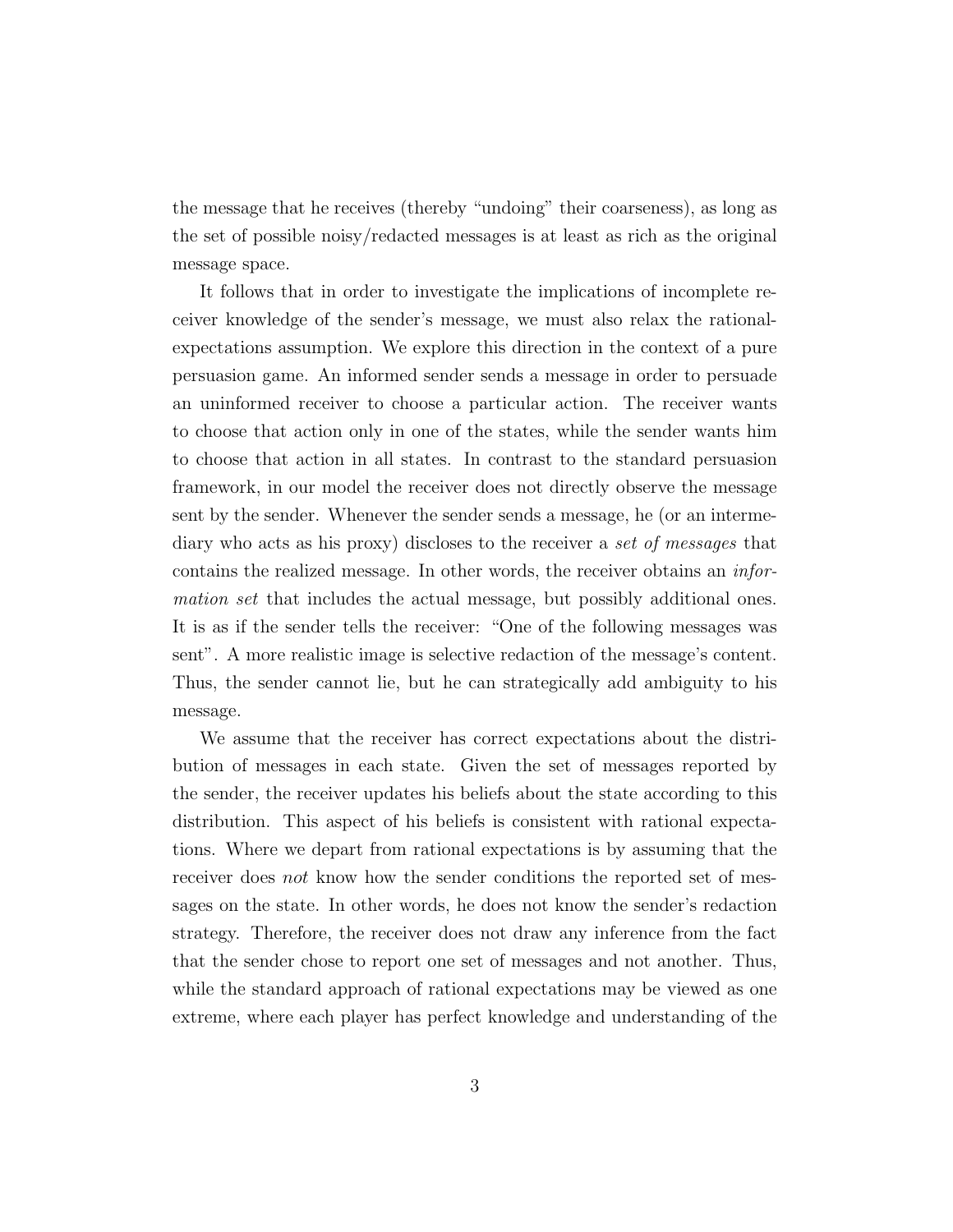equilibrium, our approach of boundedly-rational expectations is on the other extreme, where a player's knowledge of the equilibrium is based solely on his prior beliefs and any information he is given.

To sum up, the receiver has rational expectations about the state-message relationship, but lacks rational expectations about the redaction strategy. We characterize the maximal probability of persuasion that the sender can achieve under these conditions, as a function of the prior beliefs and the size of the message space  $n$ . In particular, when the prior on the state in which the receiver and sender have common interests is at least  $1/n$ , the sender can persuade the receiver to choose his favorite action in both states. Thus, when this condition is satisfied, the sender can achieve his first-best even when he cannot commit to a strategy.

This short paper follows up on our earlier work, Eliaz, Spiegler and Thysen (2020), which also analyzed how a sender can manipulate a receiver's misspecified beliefs in the absence of rational expectations. In that paper, we used a different terminology and motivation for the receiver's non-rational expectations: The intermediary does not conceal or add noise to the sender's message, but rather provides partial statistical data that enables the receiver to draw partial inferences from the sender's (fully observed) message. Using the current paper's terminology, the basic model of Eliaz, Spiegler and Thysen (2020) corresponds to restricting the domain of feasible "redaction strategies" available to the sender (or his proxy): The message is multidimensional, and the sender redacts some of its components. However, the "data provision" interpretation enables Eliaz, Spiegler and Thysen (2020) to examine alternative sender-receiver models that lie outside the scope of the present paper - e.g., a model in which the sender can provide multiple datasets about different message components.

The current paper also joins a recent small literature on persuasion with non-rational expectations, which include de Barreda, Levy and Razin (2018), Galperti (2019), Glazer and Rubinstein (2012, 2014), Mullainathan, Schwartzstein,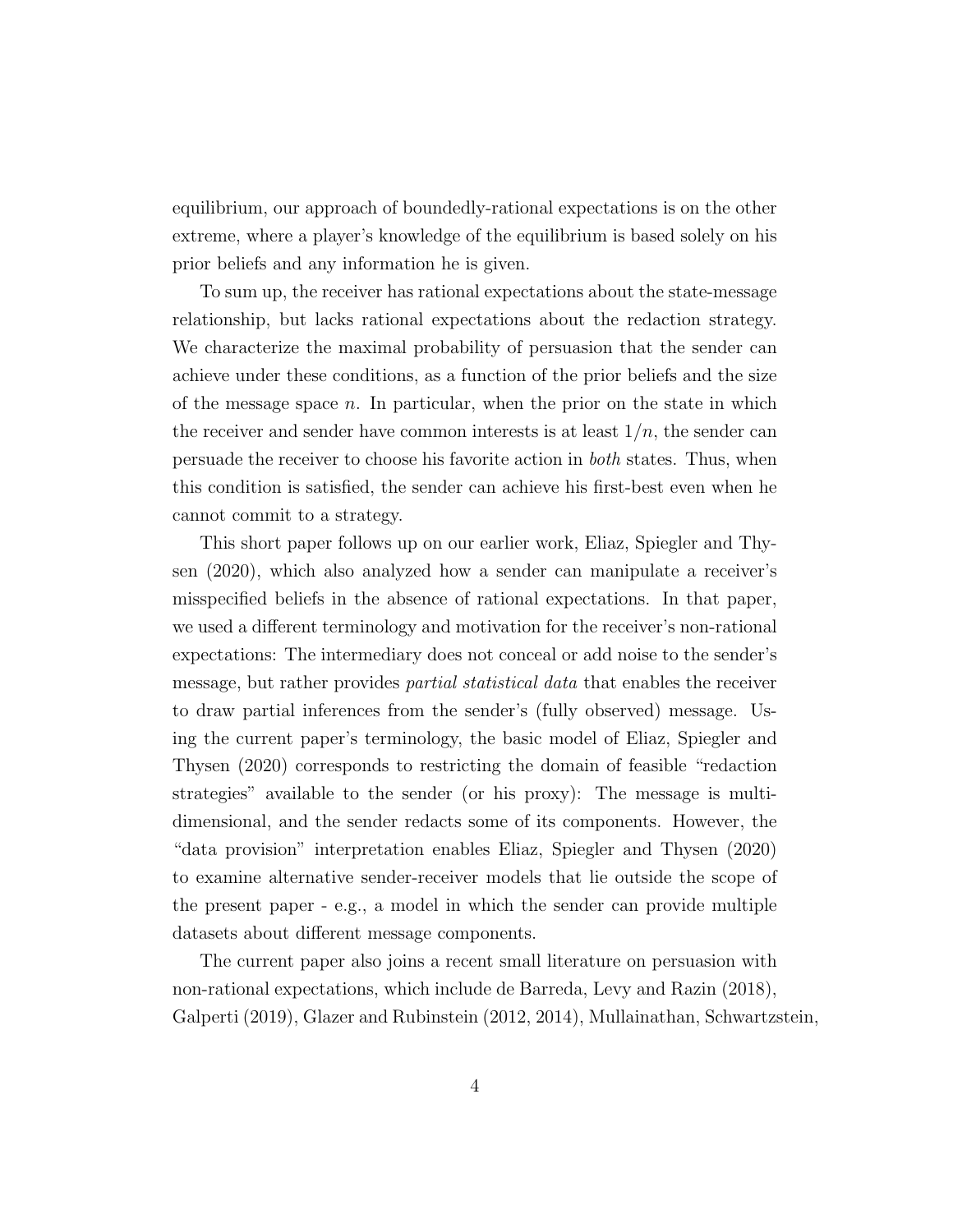and Shleifer (2008) and Schwartzstein and Sunderam (2021). A more detailed discussion of these papers appears in Eliaz, Spiegler and Thysen (2020).

The receiver's information structure in our model is closely related to Jehiel's (2005) notion of analogy-based expectations equilibrium (ABEE). According to this concept, players form coarse beliefs that are measurable with respect to an "analogy partition" of the possible states of the world. Our model can be viewed as an extensive game in which the sender chooses the message as well as the receiver's analogy partition, and the solution concept is ABEE. However, since the only partition cell that matters for the receiver's belief is the one that contains the actual message, the ABEE formulation is less economical in this context than the our own. Other works that applied ABEE to sender-receiver games include Jehiel and Koessler (2008) and Hagenbach and Koessler (2019). Jehiel (2011) studies endogenous creation of analogy partitions by an auction designer. Finally, the receiver's behavior in our model is also somewhat similar to the "problem solver" in Glazer and Rubinstein (2019).

The idea that an informed sender may wish to manipulate the beliefs of an uninformed receiver by disclosing some event that contains the true state, dates back to Grossman (1981) and Milgrom (1981). These papers show that when the receiver has rational expectations and the sender's preferences are monotone in the receiver's action, information unravels, i.e., the sender discloses the state in equilibrium. Milgrom and Roberts (1986) consider the case where some proportion of receivers are naive in that they take the sender's message at face value. Although the sender in this case will not fully reveal the state, receivers with rational expectations will still be able to infer from the true state from the sender's strategy. Okuno-Fujiwara, Postlewaite and Suxumura (1989) provide general sufficient conditions for information unraveling in games of incomplete information.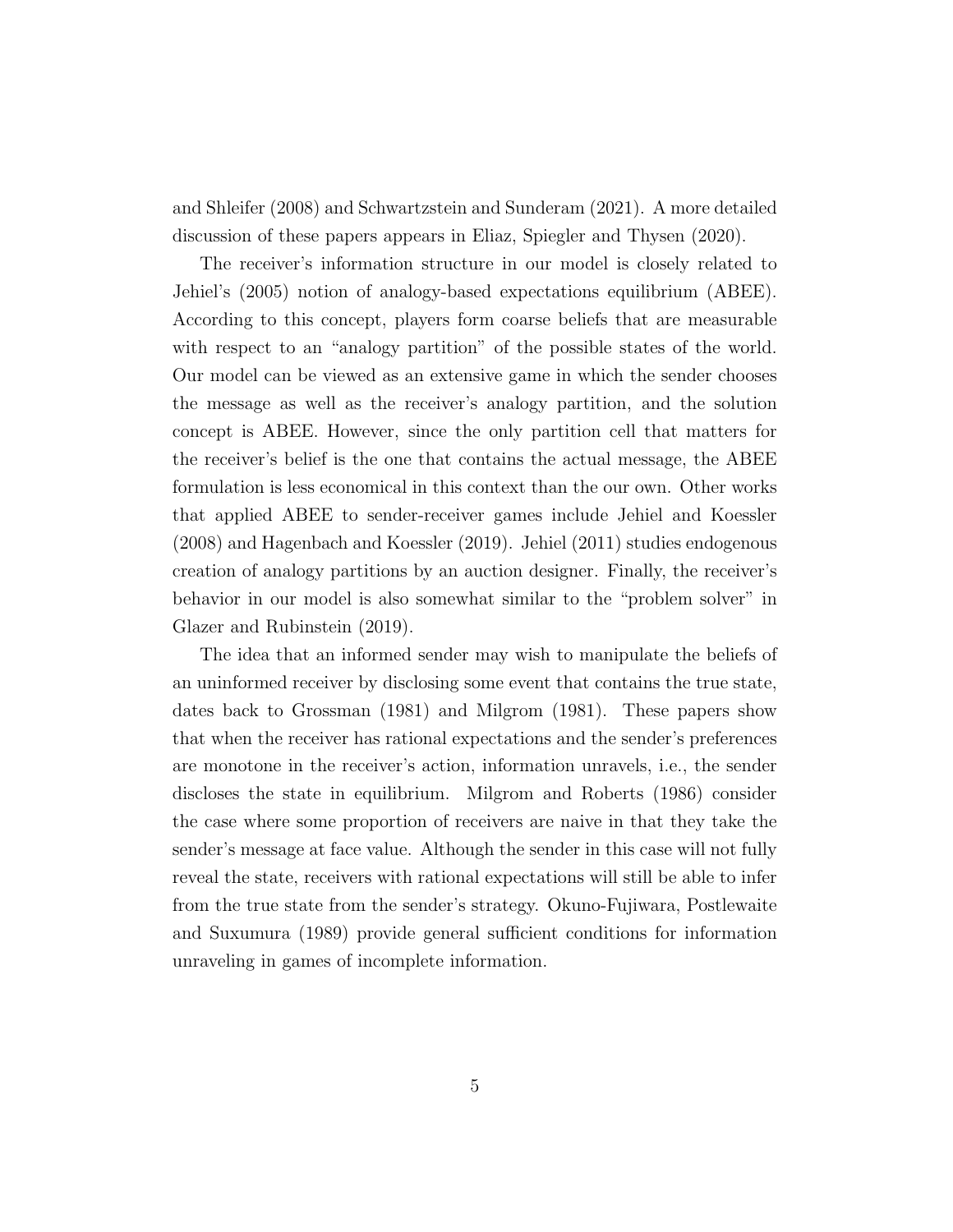### 2 A Model

There are two states of nature,  $Y$  and  $N$ . The common prior on state  $Y$  is  $\pi < \frac{1}{2}$ . The receiver has two possible actions, y and n. The receiver's payoff depends on the action he takes and the state. His payoff is 1 if he chooses y in Y or n in N, and it is zero otherwise. Hence, based on his prior alone, the receiver's optimal action is  $n$ . The sender's payoff depends only on the receiver's action: It is equal to 1 if  $Y$  is chosen and it is zero otherwise.

Let M be a finite set consisting of n feasible messages. For every  $m \in M$ , let  $\mathcal{I}(m)$  be all subsets  $I \subseteq M$  that include m. The sender's feasible action set (independently of the state) is  $\mathcal{A} = \{(m, I) \mid m \in M, I \in \mathcal{I}(m)\}.$  The meaning of an action  $(m, I)$  is that m is the sender's actual message and I is the receiver's information set - i.e. he only learns that  $m \in I$ .

The sender commits to a strategy  $\sigma : \Theta \to \Delta(\mathcal{A})$ . Let  $\sigma(m, I | \theta)$ denote the probability that the strategy assigns to the action  $(m, I)$  in state θ. With slight abuse of notation, define  $\sigma(m | \theta) = \sum_I \sigma(m, I | \theta)$ , which is the probability that the message m is played in  $\theta$ . We refer to  $\sigma(m \mid \theta)$ as the sender's message sending strategy. The receiver uses naive Bayesian updating to form his posterior belief. That is, given the sender's strategy  $\sigma$ , when the action  $(m, I)$  is realized, the receiver's posterior belief about the likelihood that  $\theta = Y$  is given by:

$$
P_{\sigma}(m, I) = \frac{\pi \sum_{m' \in I} \sigma(m' \mid \theta = Y)}{\pi \sum_{m' \in I} \sigma(m' \mid \theta = Y) + (1 - \pi) \sum_{m' \in I} \sigma(m' \mid \theta = N)}
$$

The receiver's subjective likelihood ratio of  $(m, I)$  is therefore

$$
\rho_{\sigma}(m, I) = \frac{\sum_{m' \in I} \sigma(m' \mid \theta = Y)}{\sum_{m' \in I} \sigma(m' \mid \theta = N)}
$$

Given a strategy  $\sigma$ , the receiver chooses y in response to  $(m, I)$  if and only if  $P_{\sigma}(m,I) \geq \frac{1}{2}$  $\frac{1}{2}$ . Equivalently, the receiver chooses y if and only if  $\rho_{\sigma}(m, I) \geq$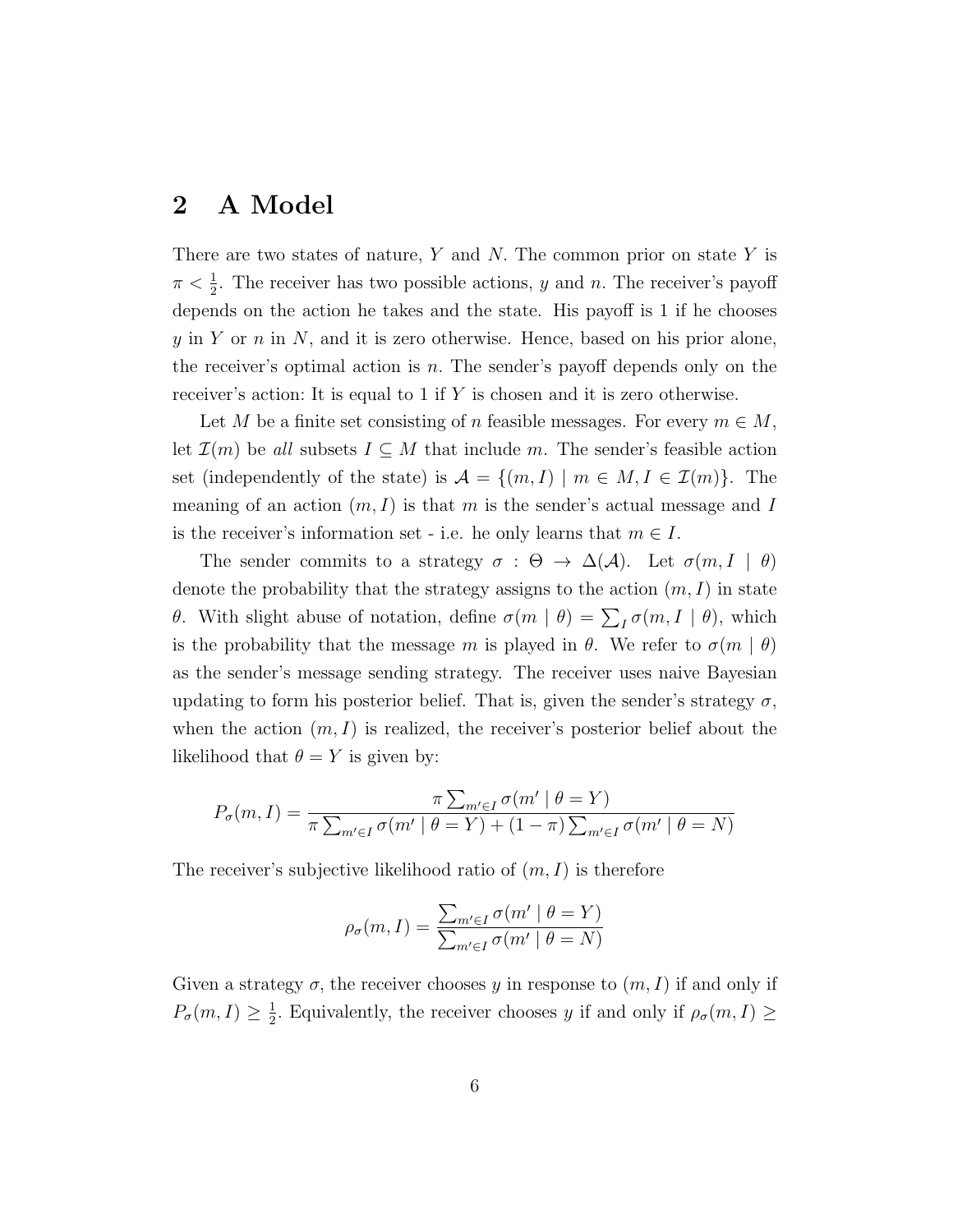$(1 - \pi)/\pi$ .

To illustrate the model, let  $n=3, \pi=\frac{1}{3}$  $\frac{1}{3}$  and  $\sigma^*$  be the following strategy. In state Y the sender plays  $(m_1, \{m_1\})$  with certainty. In state N, he uniformly randomizes over the two actions  $(m_2, \{m_1, m_2\})$  and  $(m_3, \{m_1, m_3\})$ . When the sender chooses  $(m_1, \{m_1\})$ , the receiver is informed that message  $m_1$  was sent. Since  $m_1$  is only sent in state Y, the receiver concludes that the state is Y, i.e.,  $P_{\sigma^*}(m_1, \{m_1\}) = 1$ , and will therefore choose y. In contrast, when action  $(m_2, \{m_1, m_2\})$  is taken, the receiver is informed that the event  ${m_1, m_2}$  occurred. This event occurs with probability one in state Y and with probability  $0.5$  in state N. Hence, the receiver's induced posterior belief  $P_{\sigma^*}(m_2, \{m_1, m_2\})$  is equal to

$$
\frac{\left(\frac{1}{3}\right)(1)}{\left(\frac{1}{3}\right)(1) + \left(\frac{2}{3}\right)\left(\frac{1}{2}\right)} = \frac{1}{2}
$$

and he will therefore choose  $y$ . In contrast, if the receiver had rational expectations he would know that the sender reports the event  ${m_1, m_2}$  only in state  $N$ , and would therefore conclude that the state is  $N$  with certainty.

As this example illustrates, the sender essentially chooses an information structure for the receiver. However, the sender can manipulate the receiver's beliefs by exploiting the fact that the receiver does not have rational expectations, and that given the realized information set, he bases his inference only on the message sending strategy. This is done by giving the receiver a non-partitional information structure. In the above example, when message  $m_2$  is sent in state N the receiver has the information set  $\{m_1, m_2\}$ . But when message  $m_1$  is sent, the receiver has the information set  $\{m_1\}$ , and when  $m_3$ is sent the receiver has the information set  $\{m_1, m_3\}.$ 

Non-partitional information structures violate the introspection axioms that characterize the standard epistemic model of possibility correspondences that underlies Harsanyi's model of games with incomplete information (see Rubinstein (1998, Ch. 3) and Geanakoplos (1989)). In the present context,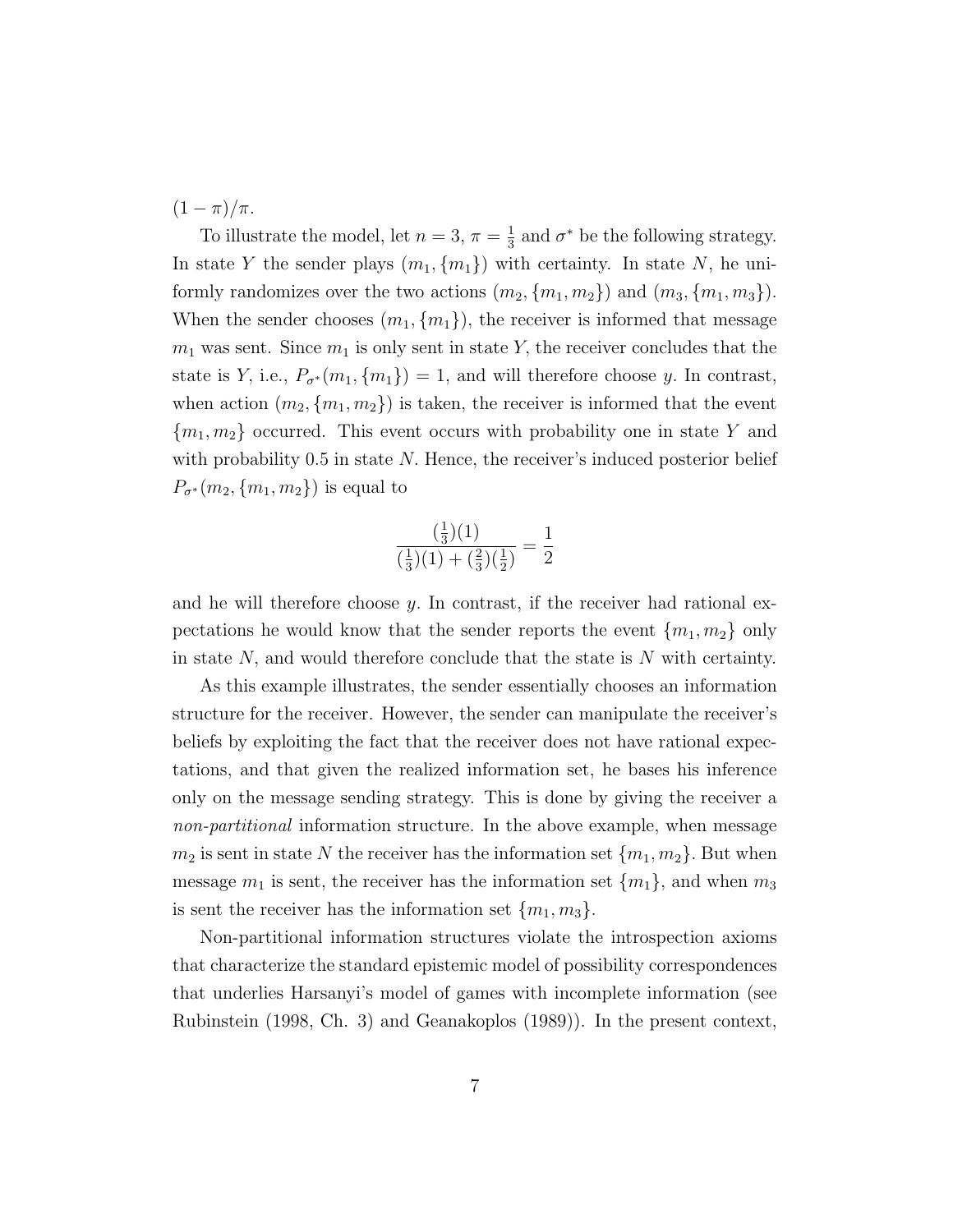they mean that the receiver draws correct statistical inferences from learning that a particular event has occurred, but makes no inference from the fact that other events have not occurred. In particular, the receiver does not draw any inference from the realized information set itself. Hence, the information set that accompanies one message does not affect the receiver's inference about the state when he receives another message that is accompanied by a different information set. For instance, in the previous example, the information set  ${m_1, m_2}$  that accompanied the message  $m_2$  does not affect the receiver's beliefs when he receives the message  $m_1$  together with the information set  $\{m_1\}$ . Thus, if the sender modifies his strategy by changing the information set that accompanies a particular message, this does not affect the receiver's inferences from other messages.

The sender's objective is to choose  $\sigma$  that maximizes the probability that the receiver chooses  $y$ , subject to the constraint that the receiver's action is optimal given his posterior belief.

# 3 The Result

Our main result characterizes the maximal probability of persuasion as a function of the relation between the prior  $\pi$  and the total number of messages  $n$ .

#### Proposition 1

(i) Let  $\pi \geq 1/n$ . Then, the following strategy attains full persuasion. In state Y, the sender plays  $(m_1, \{m_1\})$  with probability one. In state N, he uniformly randomizes over the  $n-1$  actions  $(m_2, \{m_1, m_2\}), ..., (m_n, \{m_1, m_n\}).$ 

(ii) Let  $\pi$  < 1/n. Then, the maximal probability of persuasion is  $\pi$ (n-1), implemented by the following strategy. In state Y, the sender plays  $(m_1, \{m_1\})$ with probability one. In state N, he assigns probability  $\pi/(1-\pi)$  to each of the the  $n-2$  actions  $(m_2, \{m_1, m_2\}), ..., (m_{n-1}, \{m_1, m_{n-1}\})$ , and probability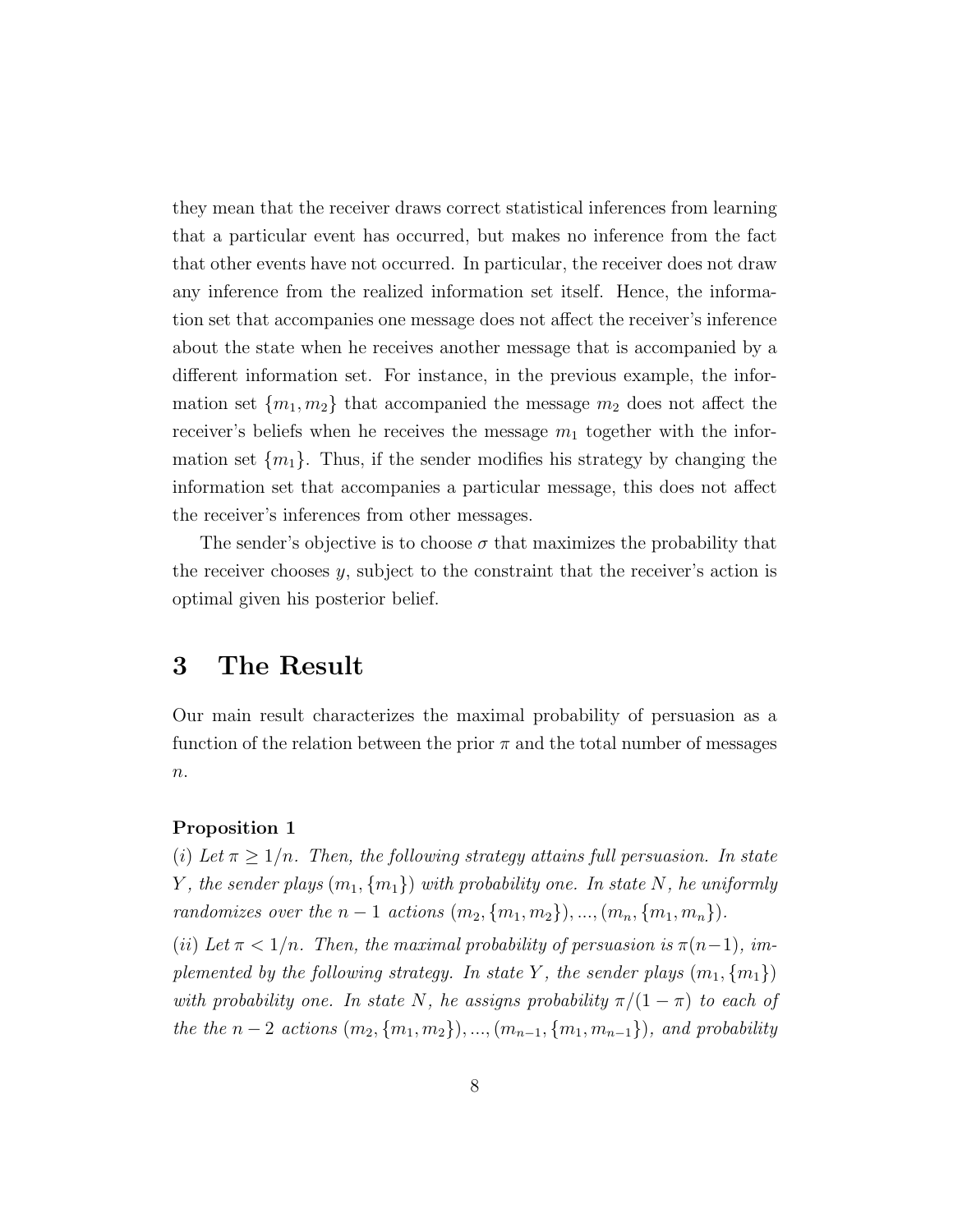$1 - (n-2)\pi/(1-\pi)$  to the action  $(m_n, \{m_1, m_n\})$ .

Thus, in the optimal strategy, the sender sends a single message in the Y state and adds no noise or ambiguity. In contrast, he randomizes over messages in the N state and adds ambiguity to these messages, by accompanying them with information sets that pool them with the Y -state message. Note that this ambiguity is "minimal", in the sense that no information ever contains more than two messages. Indeed, the receiver would benefit from an intervention that forces the sender to add ambiguity by increasing the size of information sets. To see why, note that the sender cannot benefit from pooling messages that are all sent in the N state. Therefore, larger information sets imply that multiple messages are sent in the  $Y$  state. However, this effectively reduces the number of messages that are available to the sender and therefore harms his ability to persuade.

Compare Proposition 1 with the basic model in Eliaz, Spiegler and Thysen (2020). Using the current terminology, that model corresponds to an environment in which  $M = \{0,1\}^K$  and  $\mathcal{I}(m)$  is the collection of all sets  $I = \{m' \mid m_D' = m_D\}$  for some non-empty  $D \subseteq \{1, ..., K\}$ . (The models in Sections 4.2 and 5 of that paper cannot be translated into the current language.) In that case, full persuasion is only attained for

$$
\pi \ge \frac{1}{1 + {K \choose \lfloor K/2 \rfloor}} > \frac{1}{2^K}
$$

Thus, when we impose natural structure on the set of feasible information sets, this has a substantial effect on the sender's ability to persuade the receiver.

<sup>&</sup>lt;sup>1</sup>The information set accompanying  $m_n$  can be replaced with any  $I \in \mathcal{I}(m_n)$ , as none of the resulting pairs  $(m_n, I)$  persuades the receiver anyway. We selected the specific information set  $\{m_1, m_n\}$  because it streamlines the proof.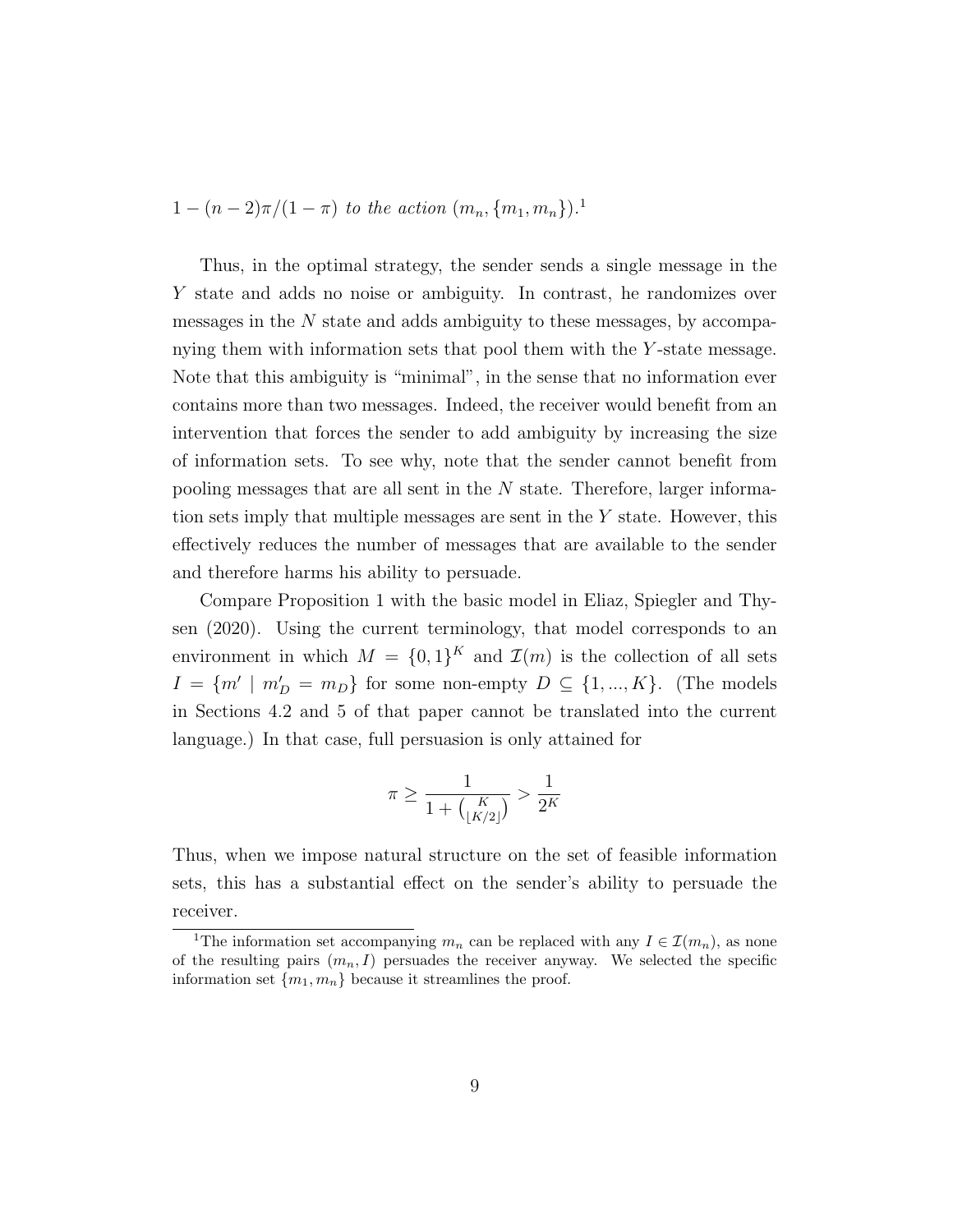### Proof of Proposition 1

We first argue that the strategy  $\sigma$  outlined in the Proposition persuades the receiver with probability one when  $\pi \geq 1/n$  and with probability  $(n-1)\pi$ when  $\pi < 1/n$ . To see this, note that when  $\pi \geq 1/n$ , then  $P_{\sigma}(m_1, \{m_1\}) = 1$ ;

$$
P_{\sigma}(m_i, \{m_1, m_i\}) = \frac{\pi(n-1)}{\pi(n-2)+1} \ge 1/2
$$

for  $i = 2, \ldots, n$ . When  $\pi < 1/n$ , then  $P_{\sigma}(m_1, \{m_1\}) = 1$ ;  $P_{\sigma}(m_i, \{m_1, m_i\}) =$  $1/2$  for  $i = 2, ..., n - 1$  and

$$
P_{\sigma}(m_n, \{m_1, m_n\}) = \frac{\pi}{1 - (n-2)\pi} < \frac{1}{2}.
$$

We now proceed to show that no other strategy achieves a higher probability of persuasion. Let  $\sigma$  be an optimal sender strategy.

Lemma 1 Without loss of generality, we can restrict attention to strategies that accompany each message m with a unique information set  $I(m)$ .

**Proof.** Suppose that the pairs  $(m, I), (m, I')$  are both played with positive probability under  $\sigma$ , such that  $I \neq I'$  and  $\rho_{\sigma}(m, I) \geq \rho_{\sigma}(m, I')$ . Let  $\hat{\sigma}$  be a strategy that differs from  $\sigma$  only by replacing every occurrence of  $(m, I')$ with  $(m, I)$ . Since the deviation does not change the distribution of messages conditional on each state, it leaves  $\rho_{\sigma}(m, I)$  and  $\rho_{\sigma}(m, I')$  unchanged, and it does not affect the likelihood ratio of any other report. Therefore, the deviation weakly raises the probability of persuasion.

Henceforth, we restrict attention to strategies in which each  $m \in M$  that is sent with positive probability is paired with a unique information structure  $I(m)$ . Define J as the set of messages m for which

$$
\frac{\sigma(m \mid \theta = Y)}{\sigma(m \mid \theta = N)} > \frac{1 - \pi}{\pi}
$$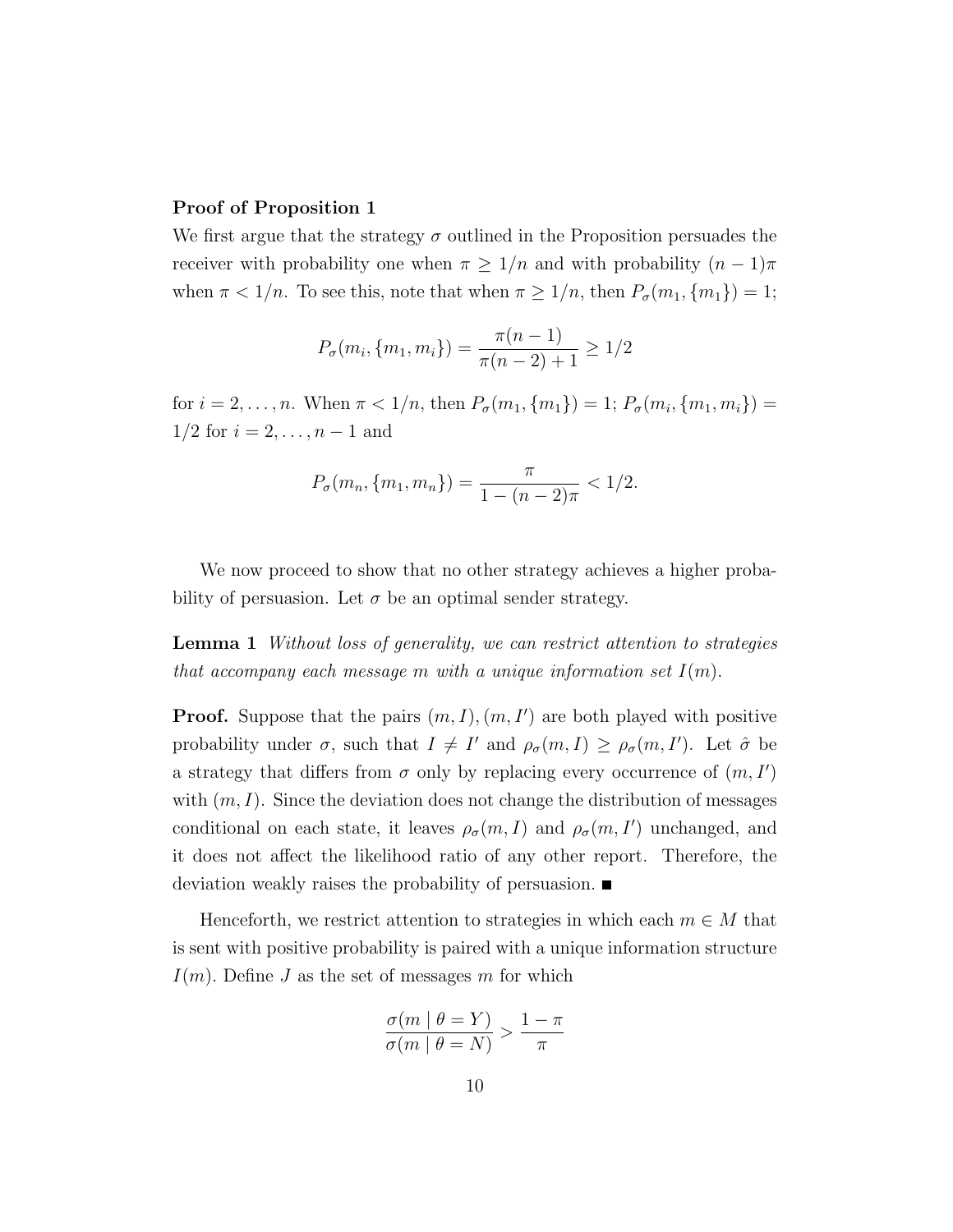By the definition, the receiver would be persuaded by the pair  $(m, \{m\})$  for every  $m \in J$ . Since the sender can always select  $I(m) = \{m\}$ , it follows that  $\rho_{\sigma}(m, I(m)) \ge (1 - \pi)/\pi$  for every  $m \in J$ .

**Lemma 2** Without loss of generality, we can set  $I(m) = J \cup \{m\}$  for every message m that is sent with positive probability.

**Proof.** For any action  $(m, I(m))$  that is played with positive probability and does not persuade the receiver, it must be the case that  $\rho_{\sigma}(m, I) < (1 - \pi)/\pi$ for all  $I \in \mathcal{I}(m)$ . Therefore, we can select  $I(m) = J \cup \{m\}$  without loss of generality in this case. It remains to show that  $\rho_\sigma(m,J\cup\{m\})\geq (1-\pi)/\pi$ for every message m for which  $\rho_{\sigma}(m, I(m)) \geq (1 - \pi)/\pi$ .

Let  $(m, I(m))$  be an action that is played with positive probability and persuades the receiver. Then,

$$
\pi \sum_{m' \in I(m)} \sigma(m', I(m') \mid \theta = Y) \ge (1 - \pi) \sum_{m' \in I(m)} \sigma(m', I(m') \mid \theta = N) \tag{1}
$$

Suppose, in contradiction to the claim, that  $I(m) \neq J \cup \{m\}$ . In particular, suppose there is a message  $\tilde{m} \in J - I(m)$ . By the definition of J,

$$
\pi\sigma(\tilde{m}, I(\tilde{m}) \mid \theta = Y) > (1 - \pi)\sigma(\tilde{m}, I(\tilde{m}) \mid \theta = N)
$$

Adding these two inequalities, we get

$$
\frac{\sum_{m' \in I(m) \cup \{\tilde{m}\}} \sigma(m', I(m') \mid \theta = Y)}{\sum_{m' \in I(m) \cup \{\tilde{m}\}} \sigma(m', I(m') \mid \theta = N)} > \frac{1 - \pi}{\pi}
$$

Therefore, we can add  $\tilde{m}$  to  $I(m)$  and the action  $(m, I(m) \cup {\tilde{m}})$  will still persuade the receiver.

Now suppose there is a message  $\hat{m} \in I(m) - J$ . By the definition of J,

$$
\pi \sigma(\hat{m}, I(\hat{m}) \mid \theta = Y) \le (1 - \pi) \sigma(\hat{m}, I(\hat{m}) \mid \theta = N)
$$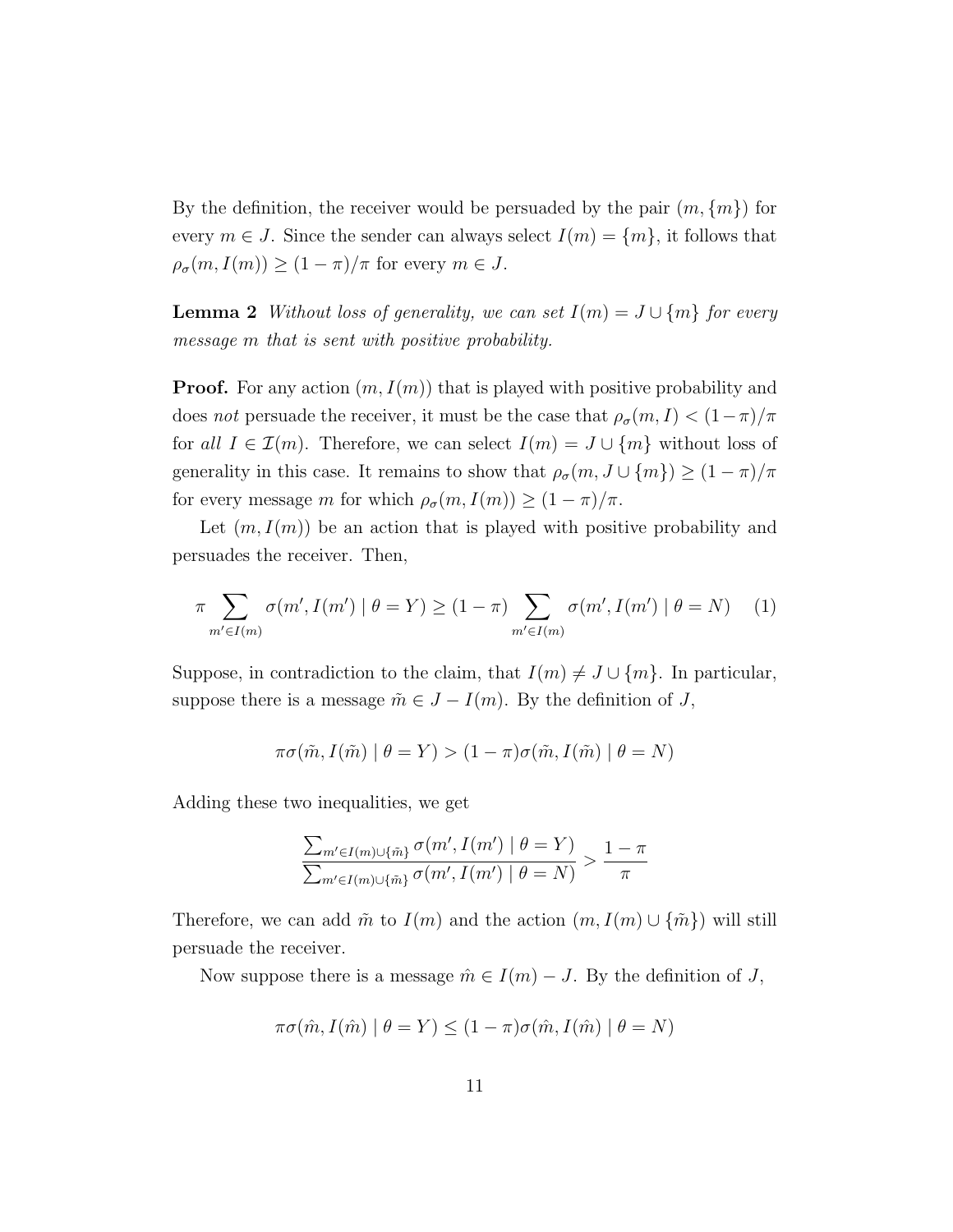Subtracting this inequality from (1) and rearranging, we get

$$
\frac{\sum_{m'\in I(m)-\{\hat{m}\}} \sigma(m', I(m') \mid \theta = Y)}{\sum_{m'\in I(m)-\{\hat{m}\}} \sigma(m', I(m') \mid \theta = N)} \ge \frac{1-\pi}{\pi}
$$

Therefore, the receiver would also be persuaded by the action  $(m, I(m) - )$  $\{\hat{m}\}\)$ .

We can repeat this process of adding or eliminating elements, until  $(m, I(m))$ is replaced with  $(m, J \cup \{m\})$  and the probability of persuasion is unchanged.

### **Lemma 3** If  $\sigma$  is an optimal strategy, then *J* is non-empty.

**Proof.** If  $J = \emptyset$ , then by Lemma 2 it is without loss to assume that each message m is sent with  $\{m\}$ . Since such a strategy endows the receiver with rational expectations, it implies that the maximal probability of persuasion is  $2\pi$ . But then  $\sigma$  cannot be optimal, since we have already identified a strategy that achieves a higher probability of persuasion.

We are now ready to derive the upper bound on persuasion. Define  $H$  as the set of messages  $m \notin J$  that are played with positive probability such that  $(m, I\{m\})$  persuades the receiver. Assume that  $I\{m\} = J \cup \{m\}$  persuades the receiver. By Lemma 2 this is without loss. Then, for every  $m \in H$ , we have

$$
\rho_{\sigma}(m, J \cup \{m\}) = \frac{\sum_{m' \in J \cup \{m\}} \sigma(m', J \cup \{m'\} \mid \theta = Y)}{\sum_{m' \in J \cup \{m\}} \sigma(m', J \cup \{m\} \mid \theta = N)}
$$
(2)

$$
= \frac{\sum_{m' \in J \cup \{m\}} \sigma(m', J \cup \{m'\} \mid \theta = Y)}{\sum_{m' \in J} \sigma(m', J \mid \theta = N) + \sigma(m, J \cup \{m\} \mid \theta = N)} \ge \frac{1 - \pi}{\pi}
$$

Rearranging the inequality, we obtain an upper bound on the probability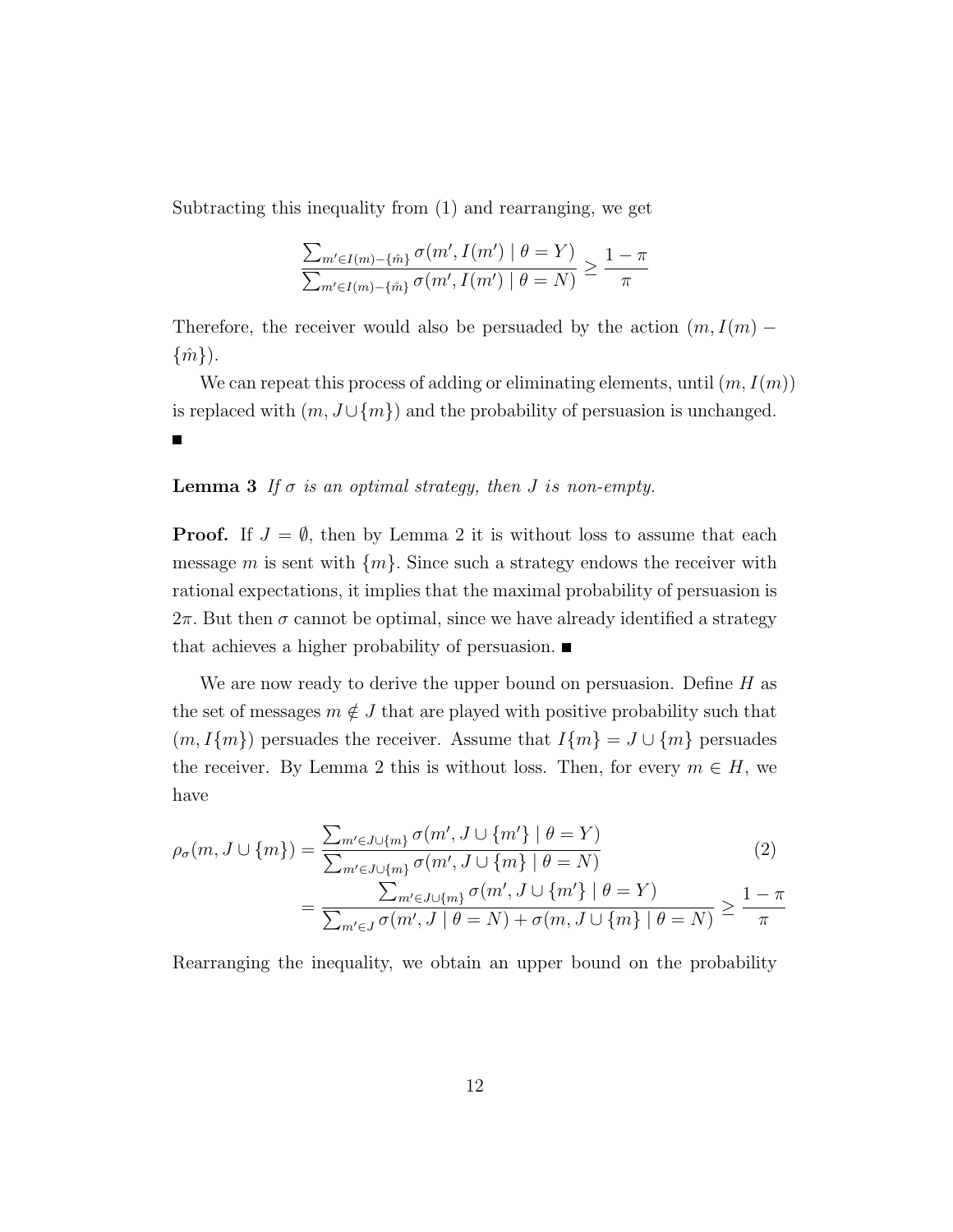that the action  $(m, J \cup \{m\})$  is played in state N:

$$
\sigma(m, J \cup \{m\} \mid \theta = N) \leq \frac{\pi}{1 - \pi} \sum_{m' \in J \cup \{m\}} \sigma(m', J \cup \{m'\} \mid \theta = Y) - \sum_{m' \in J} \sigma(m', J \mid \theta = N)
$$

$$
\leq \frac{\pi}{1 - \pi} - \sum_{m' \in J} \sigma(m', J \mid \theta = N). \tag{3}
$$

Note, that (3) is the same for every  $m \in H$ . Therefore, the probability of persuasion in state  $N$  is bounded above as follows

$$
\sum_{m \in H \cup J} \sigma(m, J \cup \{m\} \mid \theta = N)
$$
\n
$$
\leq |H| \left[ \frac{\pi}{1 - \pi} - \sum_{m' \in J} \sigma(m', J \mid \theta = N) \right] + \sum_{m' \in J} \sigma(m', J \mid \theta = N)
$$
\n
$$
\leq |H| \frac{\pi}{1 - \pi} - (|H| - 1) \sum_{m' \in J} \sigma(m', J \mid \theta = N). \tag{4}
$$

By definition of J we have  $\sigma(m', J \mid \theta = N) < \pi/(1 - \pi)$ . This implies that the upper bound on persuasion is increasing in  $|H|$  and thus decreasing in  $\sigma(m', J \mid \theta = N)$  for every  $m' \in J$  when  $n > 2$ . By Lemma 3,  $|H| \leq$  $n-1$  since  $J \neq \emptyset$ . Furthermore, if there exists an action that does not persuade the receiver, then  $|H| \leq n-2$ . This will always be the case when  $(n-1)\pi/(1-\pi) < 1.$ 

It follows that the upper bound on the overall probability is

$$
\pi + (1 - \pi)(n - 1) \frac{\pi}{1 - \pi} \quad when \quad \pi \ge \frac{1}{n}
$$
  

$$
\pi + (1 - \pi)(n - 2) \frac{\pi}{1 - \pi} \quad when \quad \pi < \frac{1}{n}
$$

This completes the proof. ■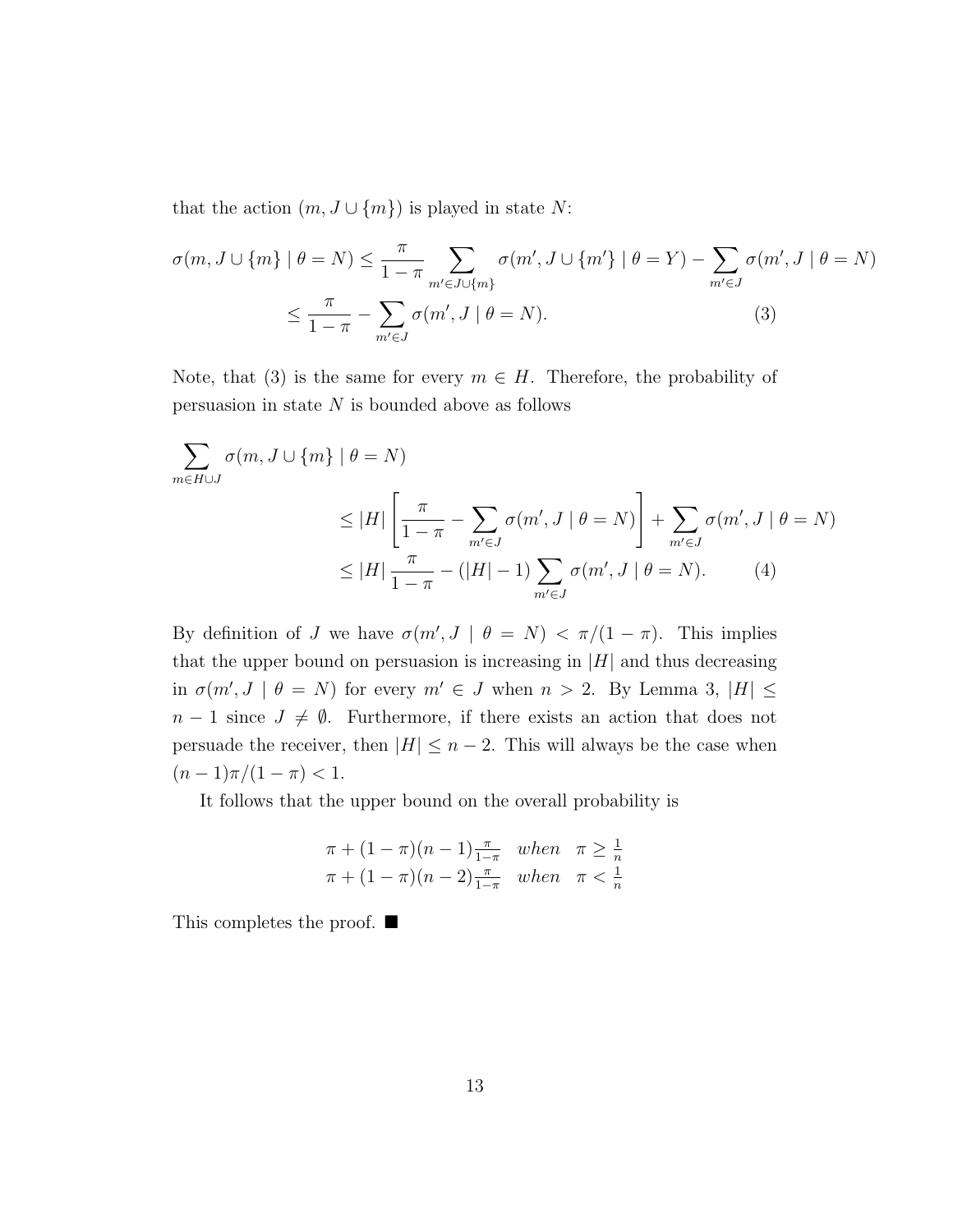## References

- [1] Ines De Barreda, Gilat Levy, and Ronny Razin. Persuasion with correlation neglect. mimeo, 2018.
- [2] Kfir Eliaz, Rani Spiegler, and Heidi C. Thysen. Strategic Interpretations. Journal of Economic Theory, forthcoming.
- [3] Simon Galperti. Persuasion: The art of changing worldviews. American Economic Review, 109(3):996-1031, 2019.
- [4] John Geanakoplos. Game Theory Without Partitions, and Applications to Speculation and Consensus. SFI working paper 1990–018.
- [5] Jacob Glazer and Ariel Rubinstein. A model of persuasion with boundedly rational agents. Journal of Political Economy, 120(6):1057–1082, 2012.
- [6] Jacob Glazer and Ariel Rubenstein. Complex Questionnaires. Econometrica, 82:1529-1541, 2014.
- [7] Jacob Glazer and Ariel Rubinstein. Coordinating with a "Problem Solver". Management Science, 65:2813–2819, 2019.
- [8] Sanford J. Grossman. The informational role of warranties and private disclosure about product quality. The Journal of Law and Economics, 24:461-483, 1981.
- [9] Jeanne Hagenbach and Frédéric Koessler. Cheap talk with coarse understanding. Games and Economic Behavior, 124:105-121, 2020.
- [10] Philippe Jehiel. Analogy-based expectation equilibrium. Journal of Economic theory,  $123(2):81-104$ ,  $2005$ .
- [11] Philippe Jehiel. Manipulative auction design. Theoretical economics, 6(2):185–217, 2011.